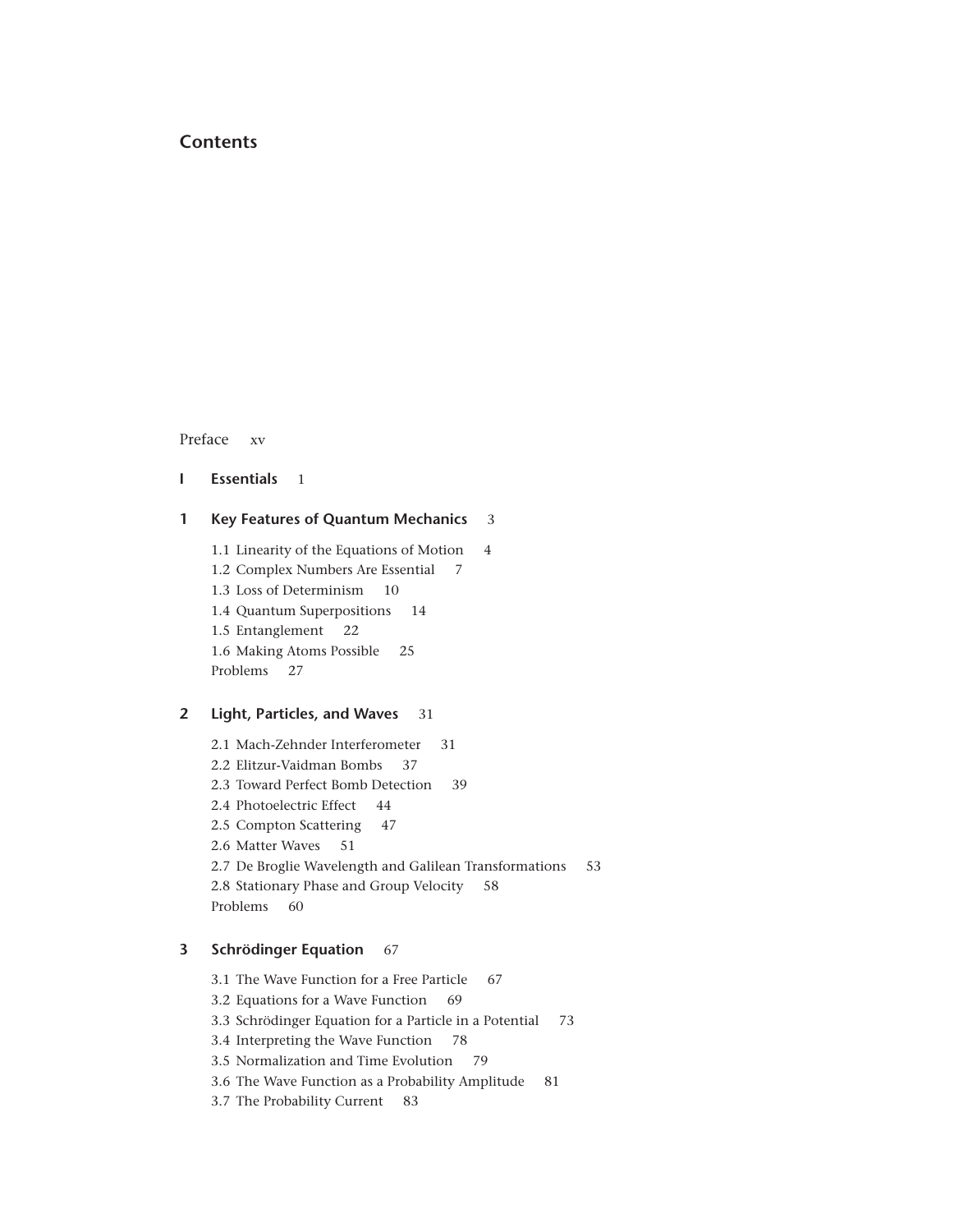3.8 Probability Current in Three Dimensions and Current Conservation 85 Problems 87

### **4 Wave Packets, Uncertainty, and Momentum Space** 93

4.1 Wave Packets and Uncertainty 93 4.2 Wave Packet Shape Changes 98 4.3 Time Evolution of a Free Wave Packet 100 4.4 Uncovering Momentum Space 101 Problems 106

### **5 Expectation Values and Hermitian Operators** 111

5.1 Expectation Values of Operators 111 5.2 Time Dependence of Expectation Values 114 5.3 Hermitian Operators and Axioms of Quantum Mechanics 117 5.4 Free Particle on a Circle—a First Look 123 5.5 Uncertainty 125 Problems 128

## **6 Stationary States I: Special Potentials** 133

6.1 Stationary States 133 6.2 Solving for Energy Eigenstates 137 6.3 Free Particle on a Circle—a Second Look 140 6.4 The Infinite Square Well 144 6.5 The Finite Square Well 148 6.6 The Delta Function Potential 156 6.7 The Linear Potential 161 Problems 165

## **7 Stationary States II: General Features** 171

7.1 General Properties 171 7.2 Bound States in Slowly Varying Potentials 175 7.3 Sketching Wave Function Behavior 180 7.4 The Node Theorem 185 7.5 Shooting Method 187 7.6 Removing Units from the Schrödinger Equation 189 7.7 Virial Theorem 191 7.8 Variational Principle 194 7.9 Hellmann-Feynman Lemma 198 Problems 201

### **8 Stationary States III: Scattering** 211

8.1 The Step Potential 211 8.2 Wave Packets in the Step Potential 218 8.3 Resonant Transmission in a Square Well 223 Problems 227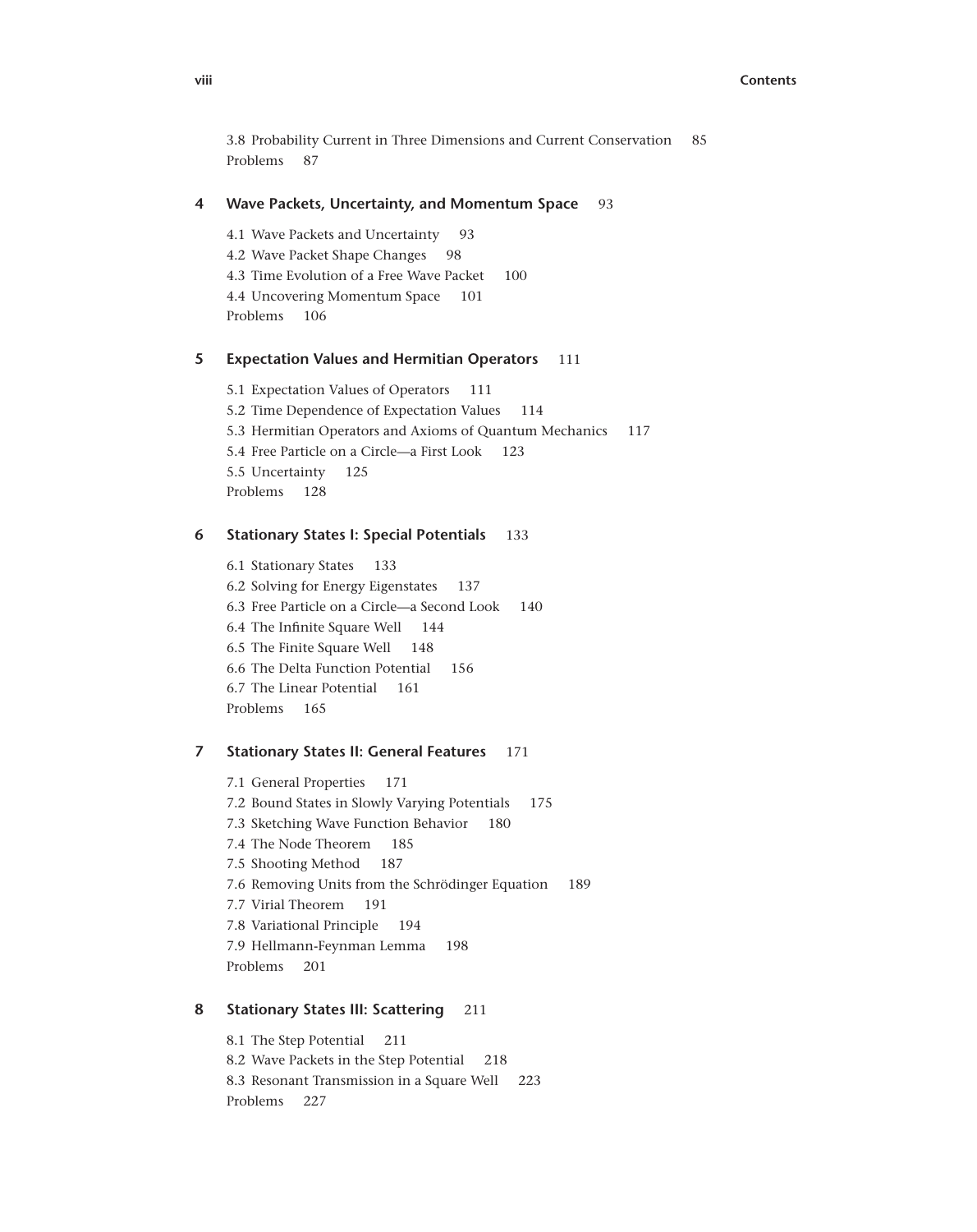#### **Contents ix**

### **9 Harmonic Oscillator** 233

9.1 Harmonic Oscillator 233 9.2 Solving the Harmonic Oscillator Differential Equation 236 9.3 Algebraic Solution for the Spectrum 242 9.4 Excited States of the Oscillator 246 Problems 251

## **10 Angular Momentum and Central Potentials** 255

10.1 Angular Momentum in Quantum Mechanics 255 10.2 Schrödinger Equation in Three Dimensions and Angular Momentum 259 10.3 The Angular Momentum Operator 261 10.4 Commuting Operators and Rotations 264 10.5 Eigenstates of Angular Momentum 267 10.6 The Radial Equation 272 Problems 277

## **11 Hydrogen Atom** 281

11.1 The Two-Body Problem 281 11.2 Hydrogen Atom: Potential and Scales 285 11.3 Hydrogen Atom: Bound State Spectrum 287 11.4 Rydberg Atoms 295 11.5 Degeneracies and Semiclassical Electron Orbits 298 Problems 302

#### **12 The Simplest Quantum System: Spin One-Half** 307

12.1 A System with Two States 307 12.2 The Stern-Gerlach Experiment 314 12.3 Spin States 322 12.4 Quantum Key Distribution 326 Problems 330

#### **II Theory** 335

### **13 Vector Spaces and Operators** 337

13.1 Vector Spaces 337 13.2 Subspaces, Direct Sums, and Dimensionality 344 13.3 Linear Operators 349 13.4 Null Space, Range, and Inverses of Operators 354 13.5 Matrix Representation of Operators 360 13.6 Eigenvalues and Eigenvectors 366 13.7 Functions of Linear Operators and Key Identities 370 Problems 377

### **14 Inner Products, Adjoints, and Bra-kets** 381

14.1 Inner Products 381 14.2 Orthonormal Bases 387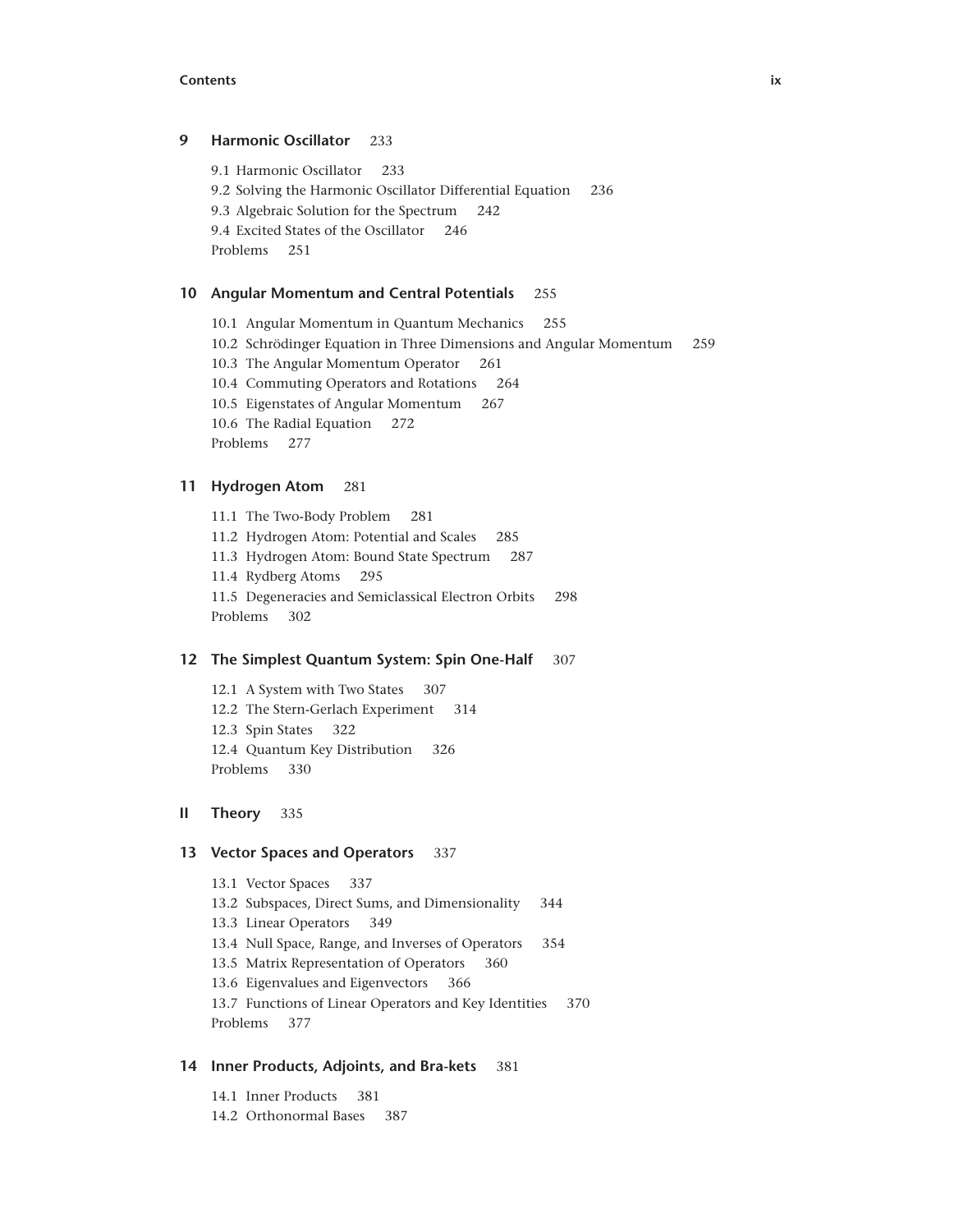- 
- 14.3 Orthogonal Projectors 390
- 14.4 Linear functionals and Adjoint Operators 395
- 14.5 Hermitian and Unitary Operators 398
- 14.6 Remarks on Complex Vector Spaces 403
- 14.7 Rotation Operators for Spin States 404
- 14.8 From Inner Products to Bra-kets 407
- 14.9 Operators, Projectors, and Adjoints 411
- 14.10 Nondenumerable Basis States 417
- Problems 421

### **15 Uncertainty Principle and Compatible Operators** 427

- 15.1 Uncertainty Defined 427
- 15.2 The Uncertainty Principle 431
- 15.3 Energy-Time Uncertainty 435
- 15.4 Lower Bounds for Ground State Energies 438
- 15.5 Diagonalization of Operators 440
- 15.6 The Spectral Theorem 442
- 15.7 Simultaneous Diagonalization of Hermitian Operators 447 15.8 Complete Set of Commuting Observables 451 Problems 454

#### **16 Pictures of Quantum Mechanics** 459

- 16.1 Schrödinger Picture and Unitary Time Evolution 459
- 16.2 Deriving the Schrödinger Equation 461
- 16.3 Calculating the Time Evolution Operator 464
- 16.4 Heisenberg Operators 467
- 16.5 Heisenberg Equations of Motion 469
- 16.6 Axioms of Quantum Mechanics 474
- Problems 478

#### **17 Dynamics of Quantum Systems** 481

- 17.1 Basics of Coherent States 481
- 17.2 Heisenberg Picture for Coherent States 484
- 17.3 General Coherent States 489
- 17.4 Photon States 492
- 17.5 Spin Precession in a Magnetic Field 494
- 17.6 Nuclear Magnetic Resonance 498
- 17.7 Two-State System Viewed as a Spin System 503
- 17.8 The Factorization Method 504
- Problems 511

### **18 Multiparticle States and Tensor Products** 519

- 18.1 Introduction to the Tensor Product 519
- 18.2 Operators on the Tensor Product Space 522
- 18.3 Inner Products for Tensor Spaces 526
- 18.4 Matrix Representations and Traces 527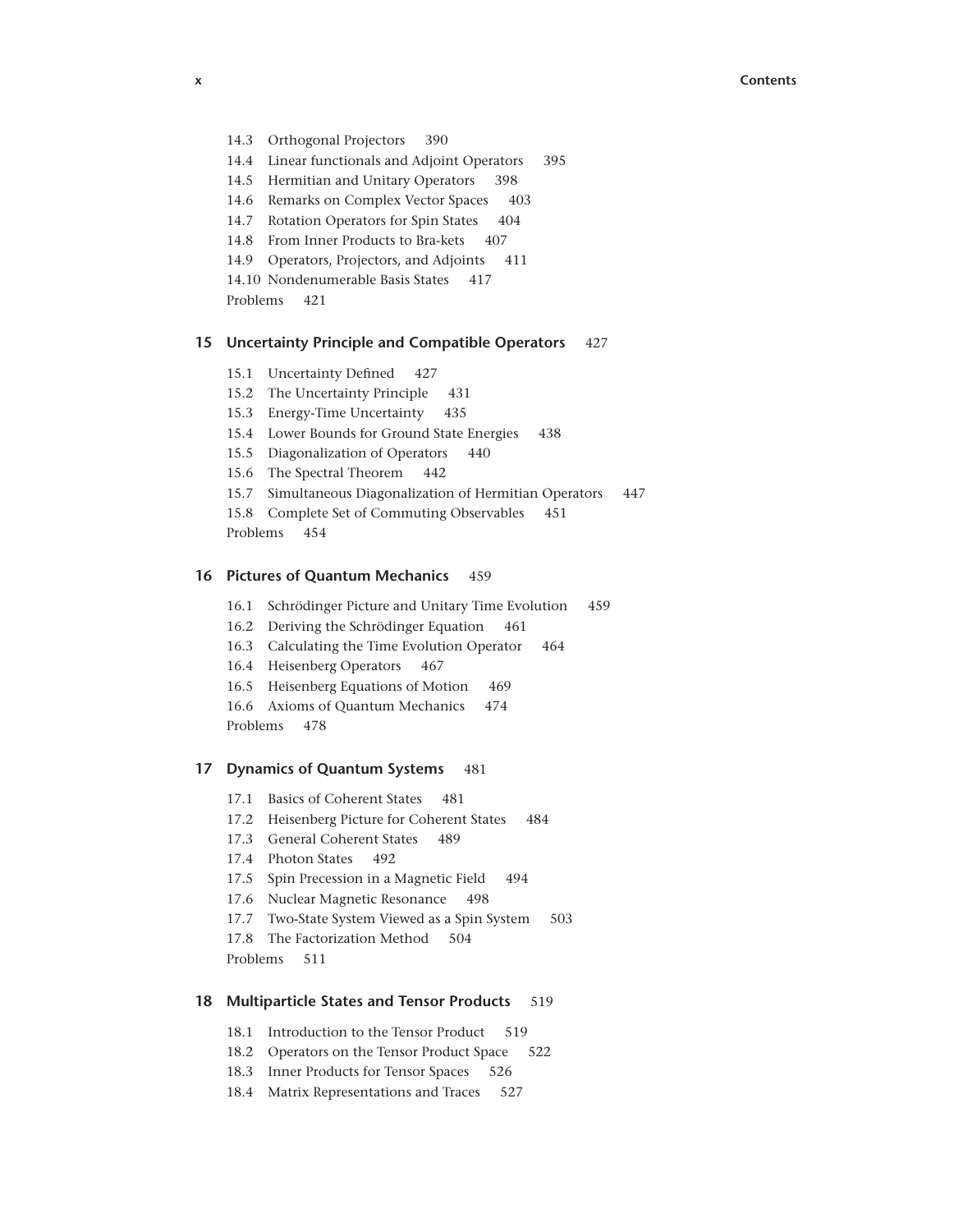#### **Contents xi**

18.5 Entangled States 530 18.6 Bell Basis States 532 18.7 Quantum Teleportation 536 18.8 EPR and Bell Inequalities 538 18.9 No-Cloning Property 545 Problems 547

### **19 Angular Momentum and Central Potentials: Part II** 555

- 19.1 Angular Momentum and Quantum Vector Identities 555
- 19.2 Properties of Angular Momentum 559
- 19.3 Multiplets of Angular Momentum 562
- 19.4 Central Potentials and Radial Equation 573
- 19.5 Free Particle and Spherical Waves 578
- 19.6 Rayleigh's Formula 581
- 19.7 The Three-Dimensional Isotropic Oscillator 584
- 19.8 The Runge-Lenz Vector 589
- Problems 593

### **20 Addition of Angular Momentum** 599

20.1 Adding Apples to Oranges? 599 20.2 Adding Two Spin One-Half Angular Momenta 601 20.3 A Primer in Perturbation Theory 606 20.4 Hyperfine Splitting 607 20.5 Computation of  $1 \otimes \frac{1}{2}$ **<sup>2</sup>** 612 20.6 Spin-Orbit Coupling 615 20.7 General Aspects of Addition of Angular Momentum 619 20.8 Hydrogen Atom and Hidden Symmetry 625 Problems 631

# **21 Identical Particles** 639

21.1 Identical Particles and Exchange Degeneracy 640 21.2 Permutation Operators 643 21.3 Complete Symmetrizer and Antisymmetrizer 648 21.4 The Symmetrization Postulate 652 21.5 Building Symmetrized States and Probabilities 659 21.6 Particles with Two Sets of Degrees of Freedom 665 21.7 States of Two-Electron Systems 667 21.8 Occupation Numbers 671 Problems 677

## **III Applications** 685

### **22 Density Matrix and Decoherence** 687

- 22.1 Ensembles and Mixed States 687
- 22.2 The Density Matrix 692
- 22.3 Dynamics of Density Matrices 700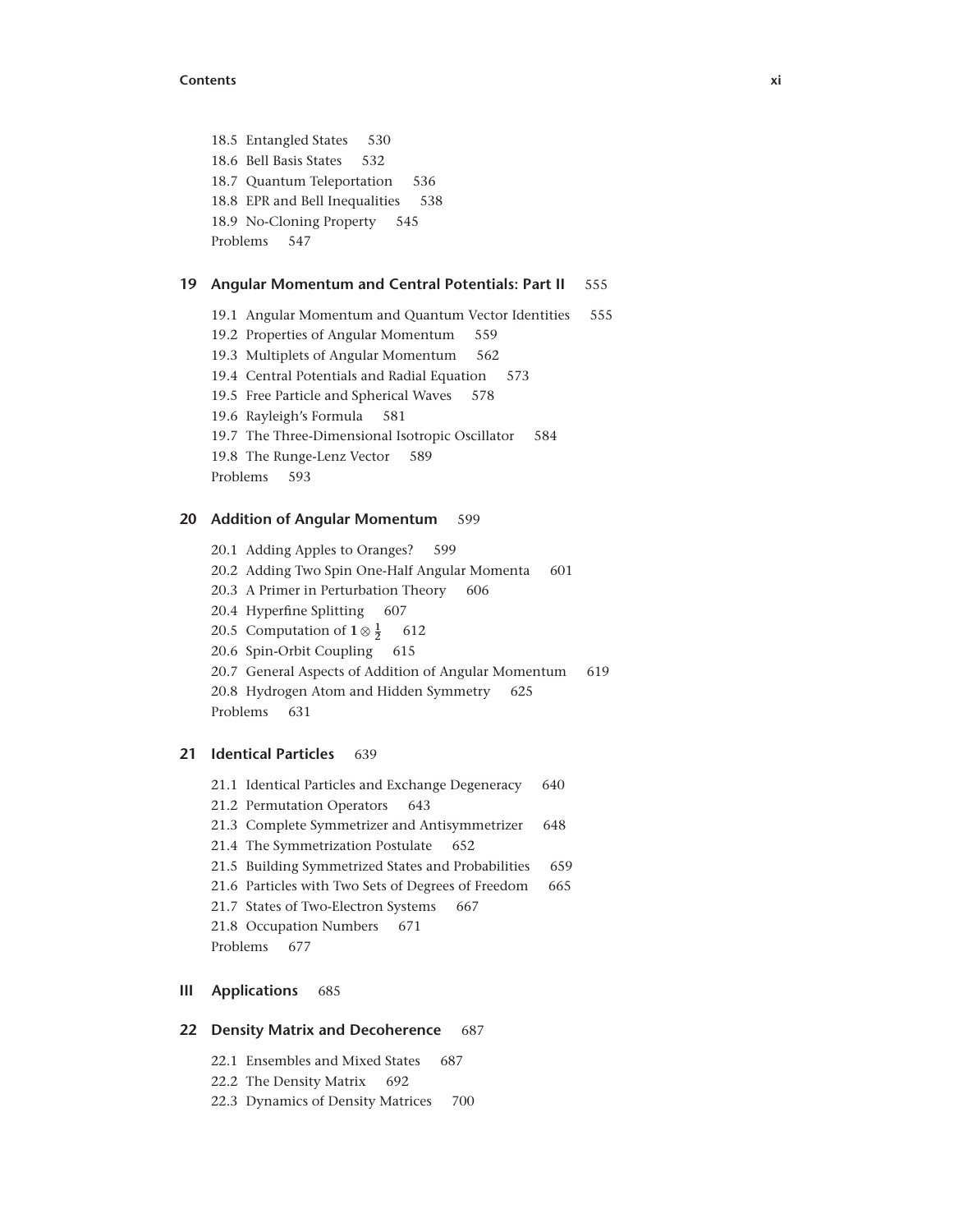```
22.4 Subsystems and Schmidt Decomposition 701
22.5 Open Systems and Decoherence 709
22.6 The Lindblad Equation 717
22.7 A Theory of Measurement? 721
Problems 730
```
#### **23 Quantum Computation** 737

23.1 Qubits and Gates 739 23.2 Deutsch's Computation 747 23.3 Grover's Algorithm 749 Problems 756

### **24 Charged Particles in Electromagnetic Fields** 761

24.1 Electromagnetic Potentials 761 24.2 Schrödinger Equation with Electromagnetic Potentials 763 24.3 Heisenberg Picture 767 24.4 Magnetic Fields on a Torus 770 24.5 Particles in Uniform Magnetic Field: Landau Levels 774 24.6 The Pauli Equation 779 24.7 The Dirac Equation 781 Problems 783

### **25 Time-Independent Perturbation Theory** 793

25.1 Time-Independent Perturbations 793 25.2 Nondegenerate Perturbation Theory 796 25.3 The Anharmonic Oscillator 804 25.4 Degenerate Perturbation Theory 807 25.5 Degeneracy Lifted at Second Order 814 25.6 Review of Hydrogen Atom 817 25.7 Fine Structure of Hydrogen 821 25.8 Zeeman Effect 833 Problems 838

## **26 WKB and Semiclassical Approximation** 849

26.1 The Classical Limit 849 26.2 WKB Approximation Scheme 852 26.3 Using Connection Formulae 860 26.4 Airy Functions and Their Expansions 863 26.5 Connection Formulae Derived 868 26.6 Tunneling through a Barrier 872 26.7 Double-Well Potentials 876 Problems 884

#### **27 Time-Dependent Perturbation Theory** 891

27.1 Time-Dependent Hamiltonians 891 27.2 The Interaction Picture 893